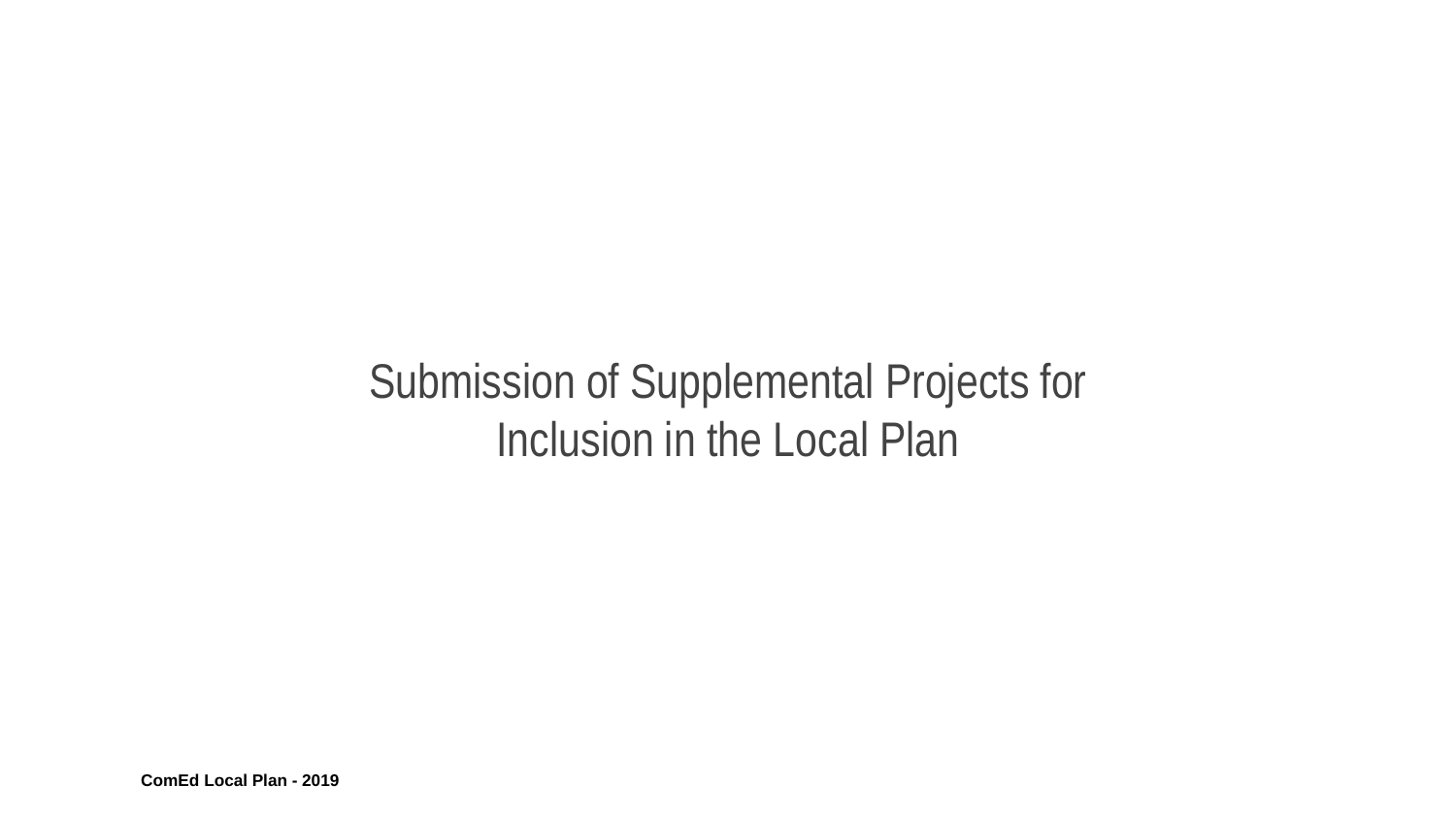# ComEd Transmission Zone M-3 Process Superconductor Pilot

#### **Need Number:** ComEd-2019-001

**Process Stage:** Submission of Supplemental Project for inclusion in the Local Plan 4/15/2019

#### **Previously Presented:**

Need Meeting 2/20/2018 Solution Meeting 3/25/2019

# **Supplemental Project Driver:**

• Other – Technological Pilot Project

## **Specific Assumption References:**

- December 3, 2018 ComEd Annual Assumptions
- Press release announcing the agreement between AMSC and ComEd October 31, 2018

## **Problem Statement:**

• Support of the DHS sponsored Resilient Electric Grid (REG) initiative with a new technical pilot project involving superconducting cable

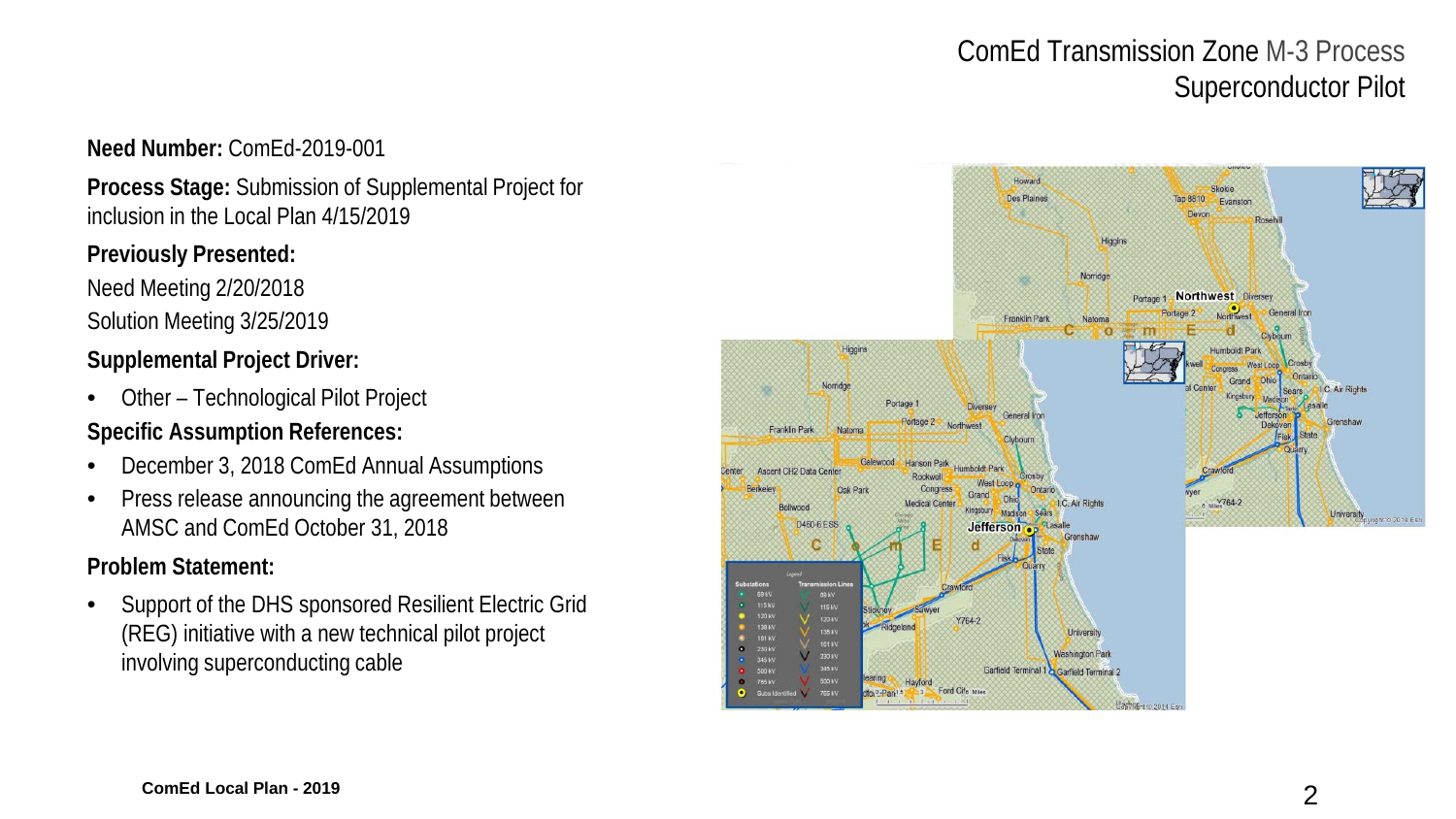# ComEd Transmission Zone M-3 Process Superconductor Pilot

## **Need Number:** ComEd-2019-001

**Process Stage:** Submission of Supplemental Project for inclusion in the Local Plan 4/15/2019

**Selected Solution:** 

- Support of the DHS sponsored Resilient Electric Grid (REG) initiative with the installation and operation of a new superconducting cable that utilizes the 2nd generation High Temperature Superconducting ("HTS") wire to provide high transfer capacity between multiple 12 kV locations.
	- Successful demonstration would improve resiliency and could lead to greater interest in the new technology throughout the utility industry and a reduction in cost.
- The project will be completed in two phases to gain learnings from the 1st phase about the installation and operation of the cable system that will be incorporated into the 2nd phase of the project.
	- Phase 1 in-service 2021
	- Phase 2 in-service 2026 (contingent on successful completion of Phase 1)
- **Estimated Cost: \$**67 M

**Projected In-Service:** 

- Phase 1 in-service 2021
- Phase 2 in-service 2026 (Contingent on successful completion of Phase 1) **Supplemental Project ID: S1793**



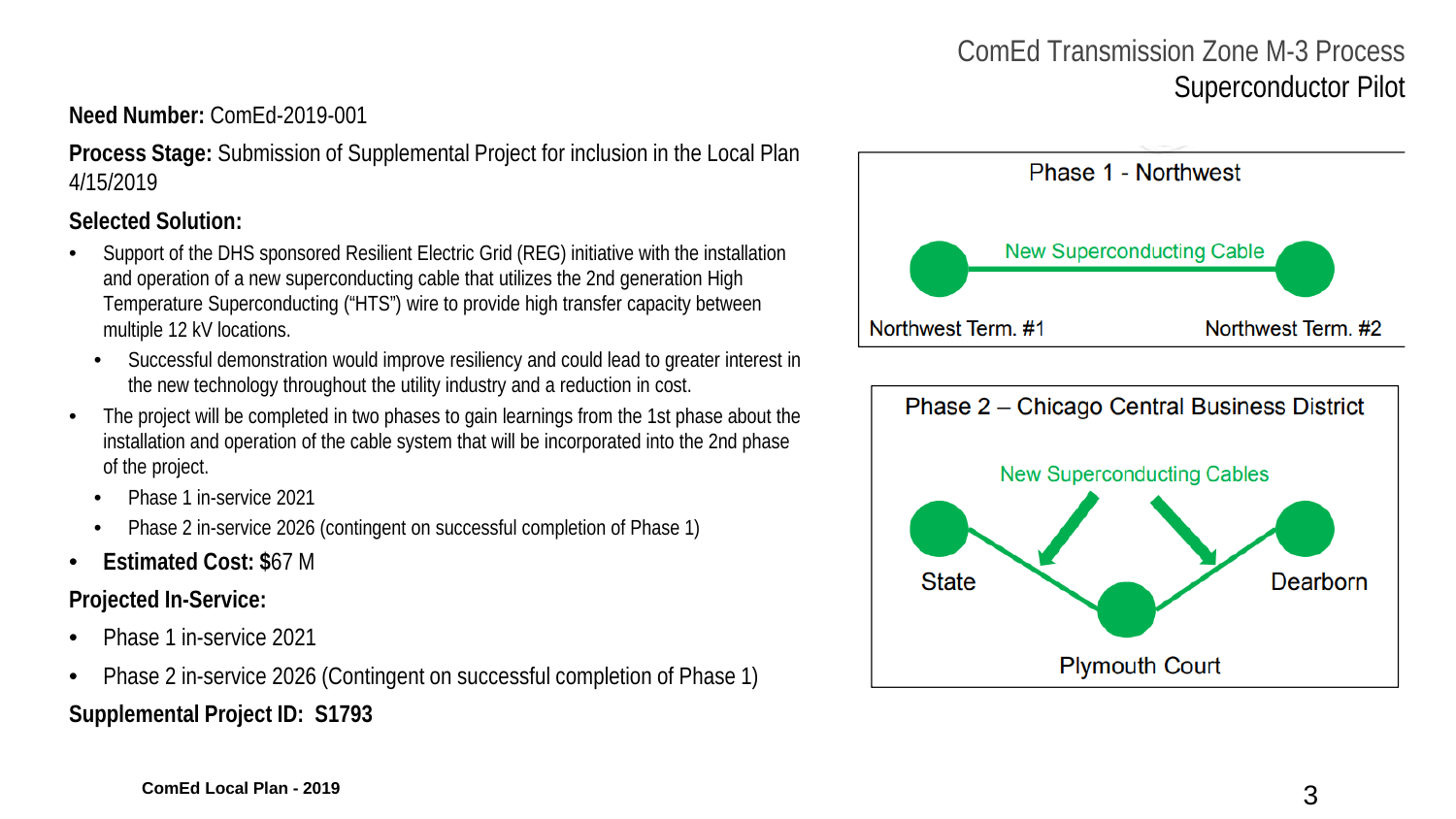# ComEd Transmission Zone M-3 Process DeKalb Area Customer

#### **Need Number:** ComEd-2018-001

**Process Stage:** Submission of Supplemental Project for inclusion in the Local Plan 6/26/2019

#### **Previously Presented:**

Need 10/26/2018

Solution 1/11/2019

#### **Project Driver:**

Customer Service

#### **Specific Assumption References:**

- January 30 2018 ComEd Annual Assumptions
	- New transmission customer connections

- New customer has requested transmission interconnection in the DeKalb area
- 18 MW
- Customer has large motors

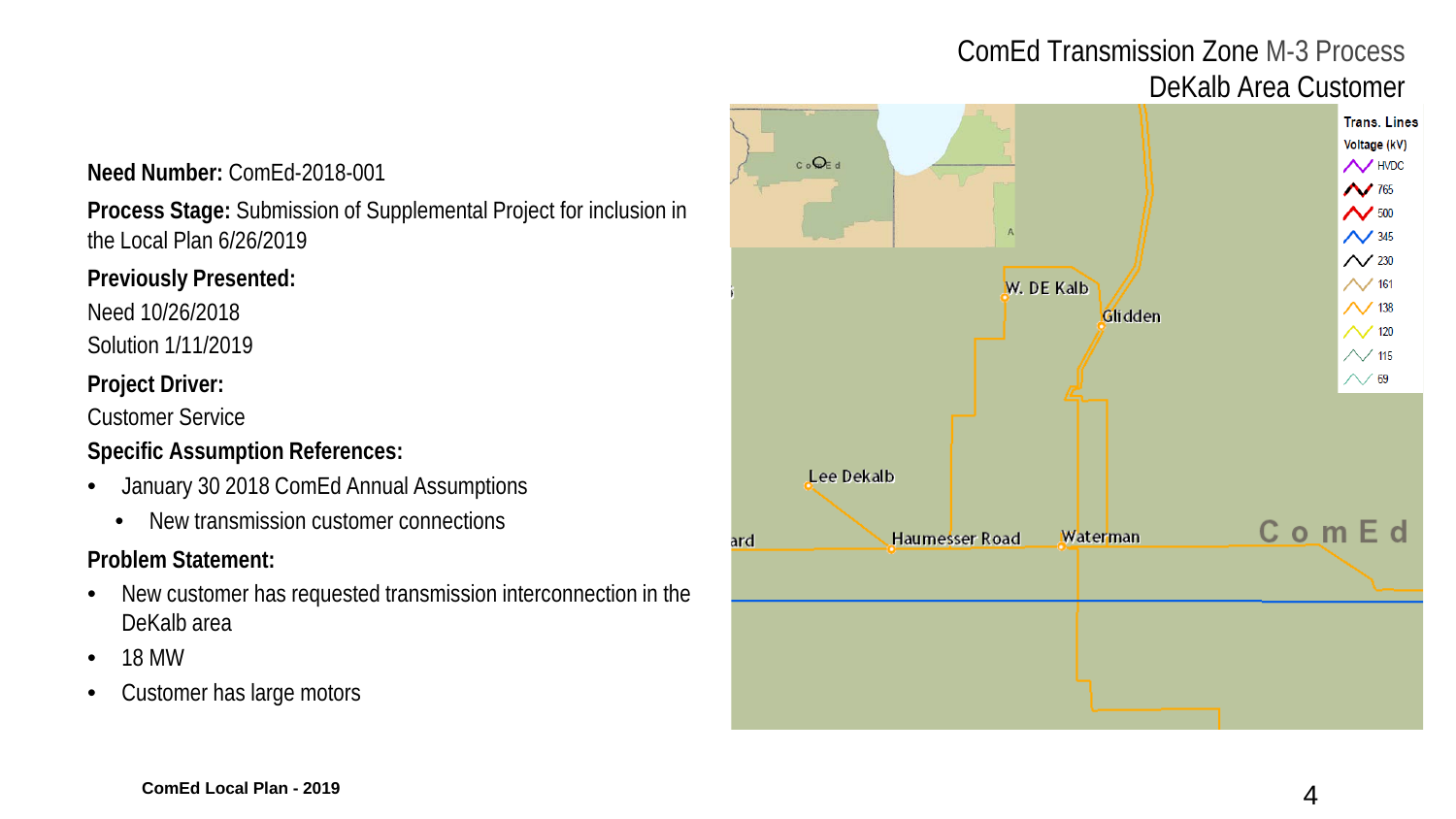# ComEd Transmission Zone M-3 Process DeKalb Area Customer

**Need Number:** ComEd-2018-001

**Process Stage:** Submission of Supplemental Project for inclusion in the Local Plan 6/26/2019

#### **Selected Solution:**

Install new 138 kV line from Waterman to customer

- 2.5 miles of new conductor on existing structures
- 1 mile of new conductor and new structures
- Four new 138kV breakers

Install backup tap on 138 kV line 11323 (Waterman-Haumesser Road-Glidden)

• 138 kV breaker will be open in the customer substation **Estimated Cost: \$**1.7 M

**Projected In-Service:** 12/31/2019

**Supplemental Project ID: S1828**

**Project Status:** Under Construction

**Model:** 2023 Summer RTEP 50/50

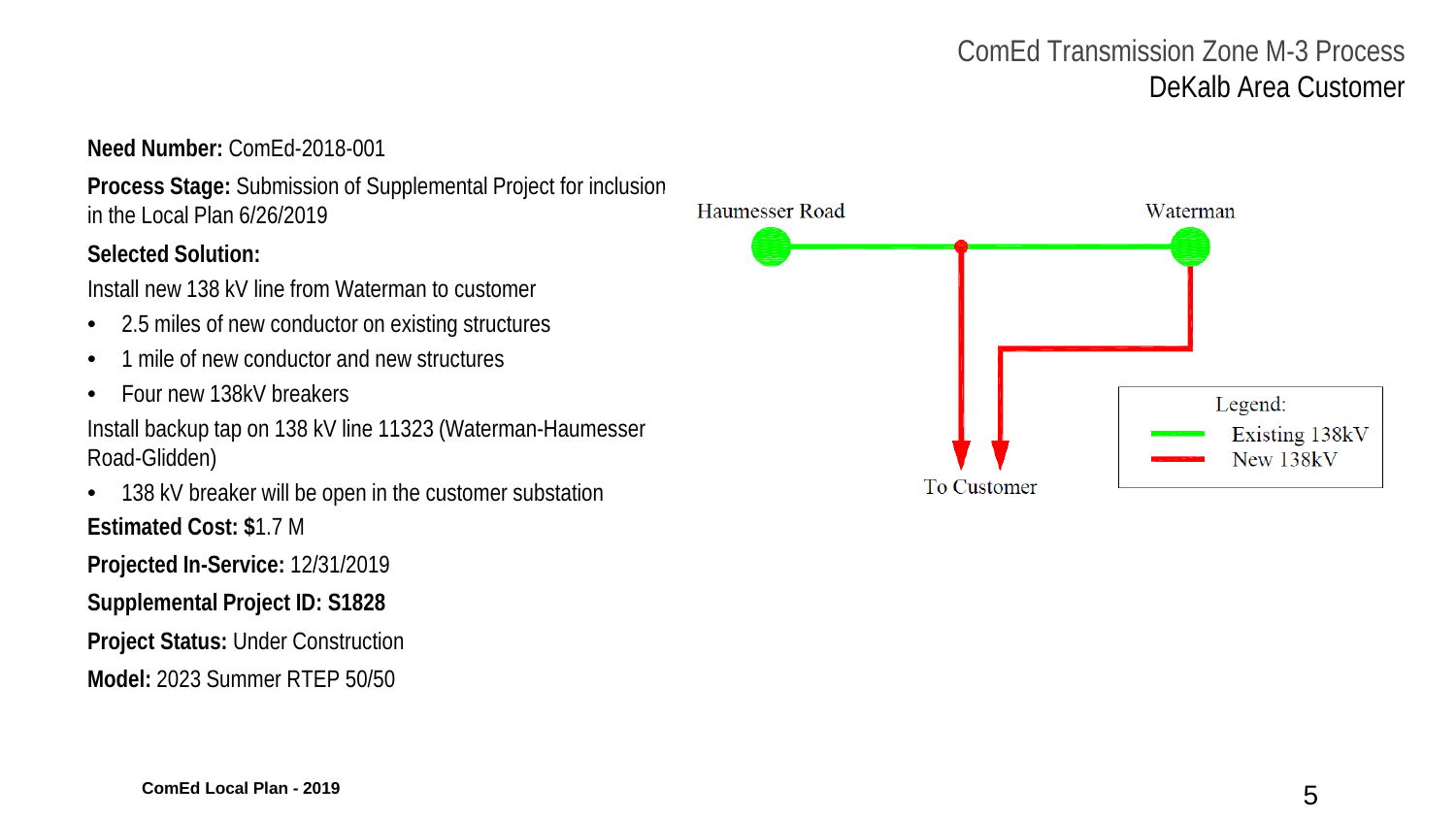# ComEd Transmission Zone M-3 Process Elmhurst Relay Upgrades **Need Number:** ComEd-2018-002

**Process Stage:** Submission of Supplemental Project for inclusion in the Local Plan 6/26/2019

**Previously Presented:**

Need 10/26/2018

Solution 1/11/2019

## **Project Driver:**

Infrastructure Resilience

**Specific Assumption References:**

- January 30 2018 ComEd Annual Assumptions
	- Infrastructure replacement due to obsolescence resulting in increased capacity; consistent with efficient asset management decisions.

## **Problem Statement:**

Electromechnical relays on 138 kV lines 13505 and 13506 at Elmhurst:

- Thermally limiting the line
- Does not allows real time data gathering of relay events
- Replacements and spare parts are becoming scarce

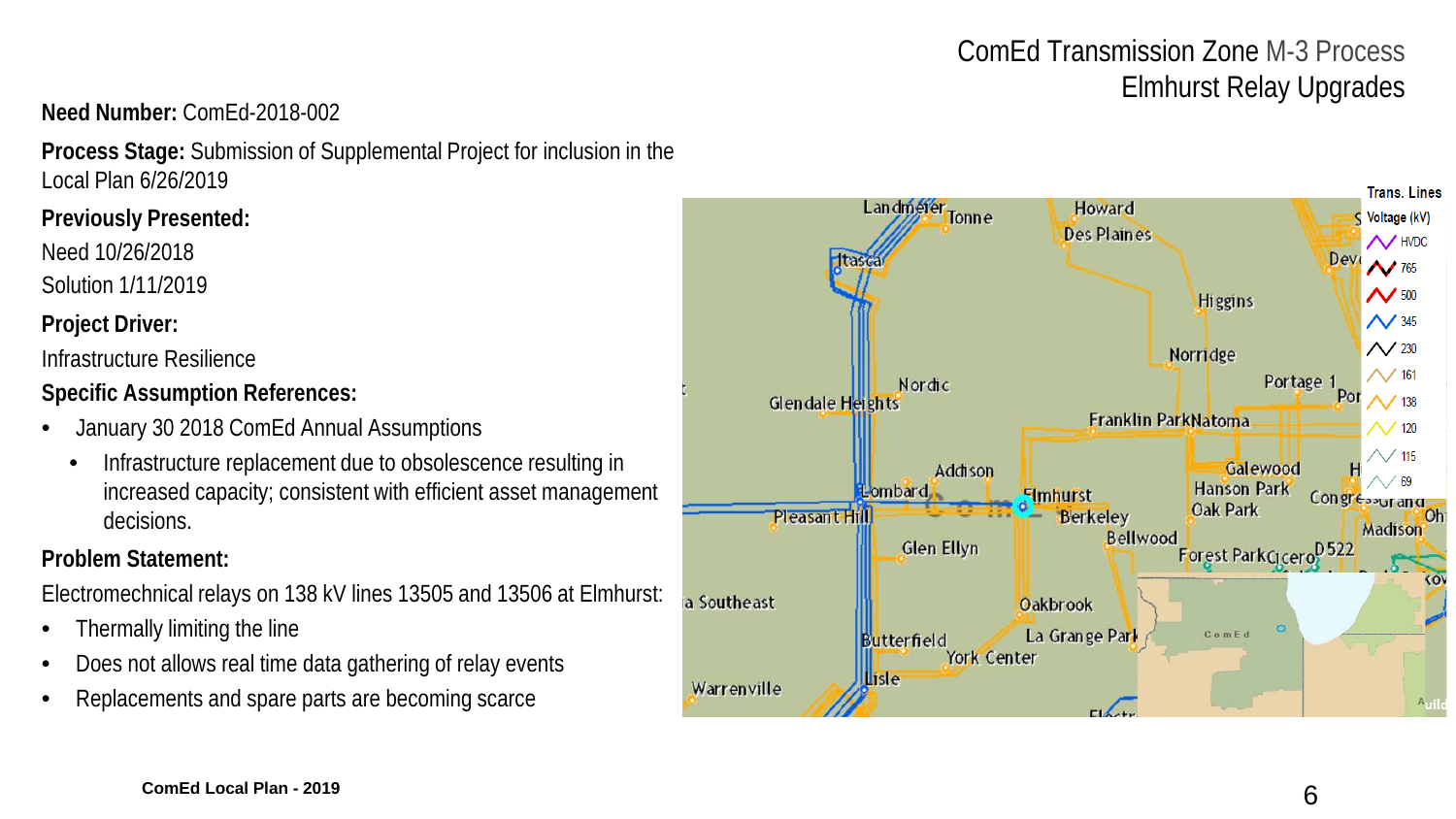# ComEd Transmission Zone M-3 Process Elmhurst Relay Upgrades

**Need Number:** ComEd-2018-002

**Process Stage:** Submission of Supplemental Project for inclusion in the Local Plan 6/26/2019

#### **Selected Solution:**

Upgrade relay packages on

- 138 kV line 13505 at Elmhurst
- 138 kV line 13506 at Elmhurst **Estimated Cost:** \$0.7 M (\$0.35 M per line) **Projected In-Service:** 12/31/2019 **Supplemental Project ID: S1829 Project Status:** Engineering

**Model:** 2023 Summer RTEP 50/50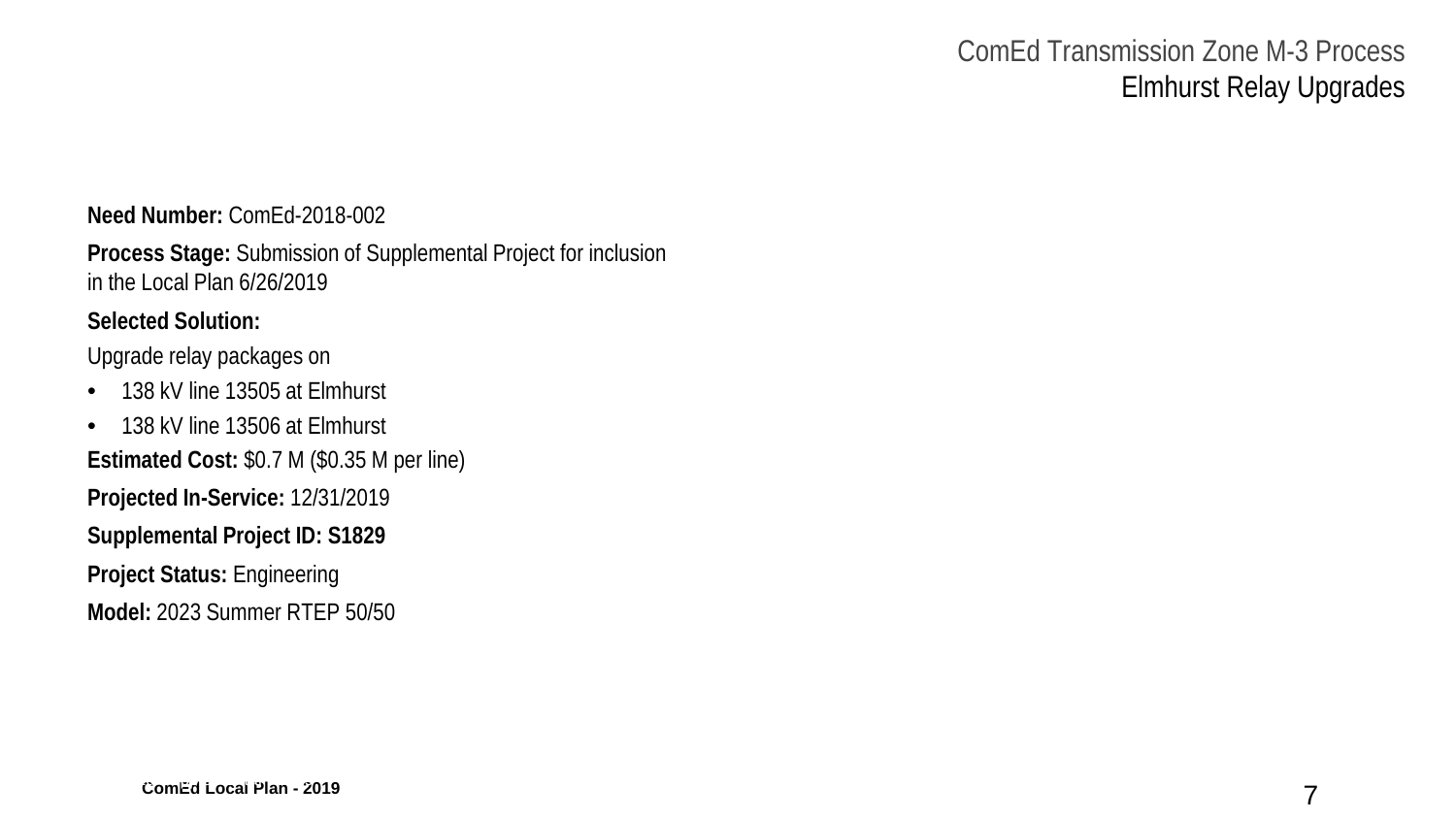# ComEd Transmission Zone M-3 Process Devon Transformer Replacement

#### **Need Number:** ComEd-2018-003

**Process Stage:** Submission of Supplemental Project for inclusion in the Local Plan 6/26/2019

#### **Previously Presented:**

Need 10/26/2018

Solution 1/11/2019

#### **Supplemental Project Driver:**

Equipment Material Condition

#### **Specific Assumption References:**

- January 30 2018 ComEd Annual Assumptions
	- Infrastructure replacement due to obsolescence resulting in increased capacity; consistent with efficient asset management decisions.

#### **Problem Statement:**

Devon TR72 needs to be replaced due to material condition

- Transformer has internal arcing
- Transformer is gassing
- LTC headboard is cracking and leaking oil
- Increasing maintenance costs

The failure of TR72 causes the outage of 138 kV line 8809

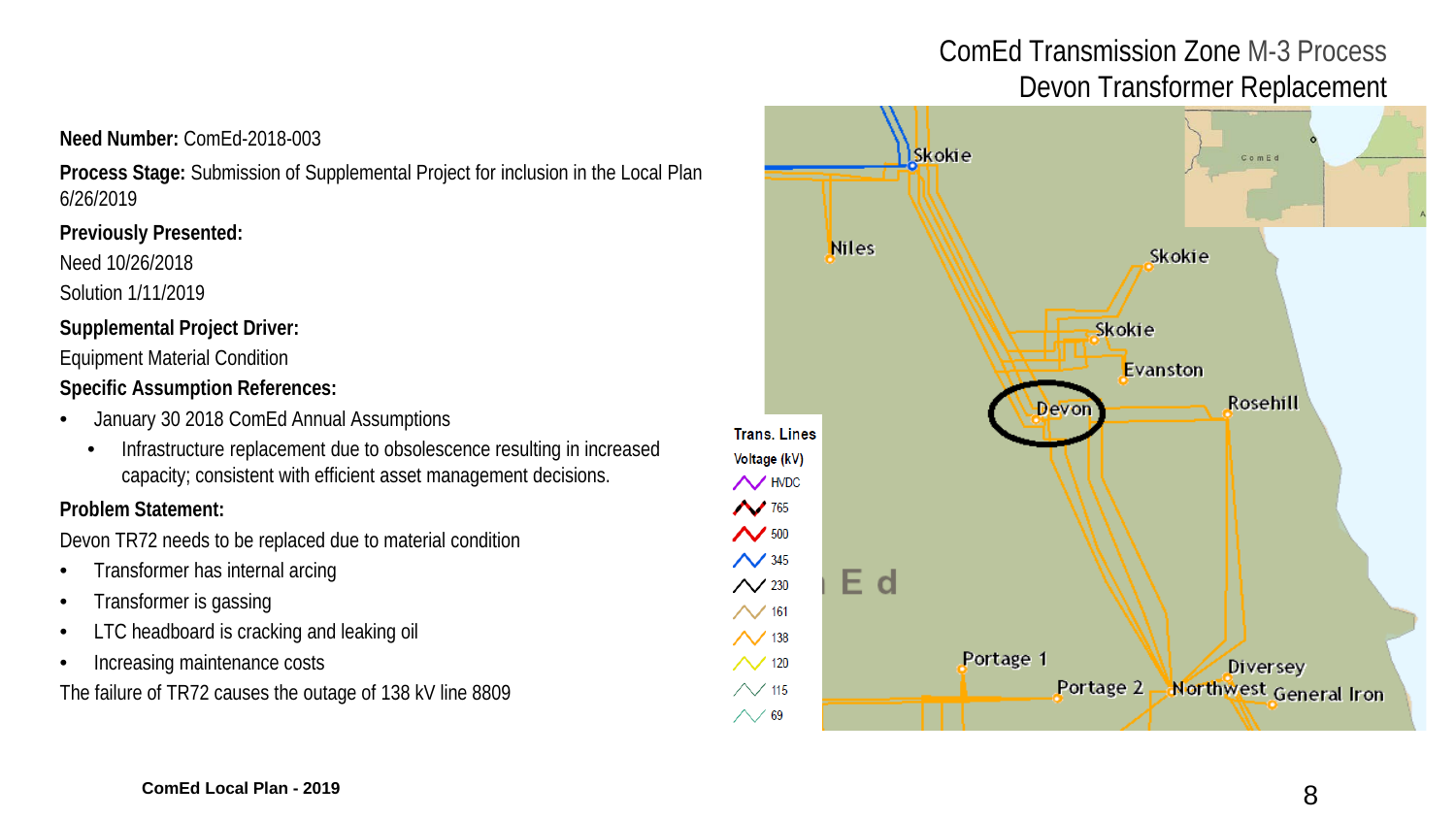# ComEd Transmission Zone M-3 Process Devon Transformer Replacement

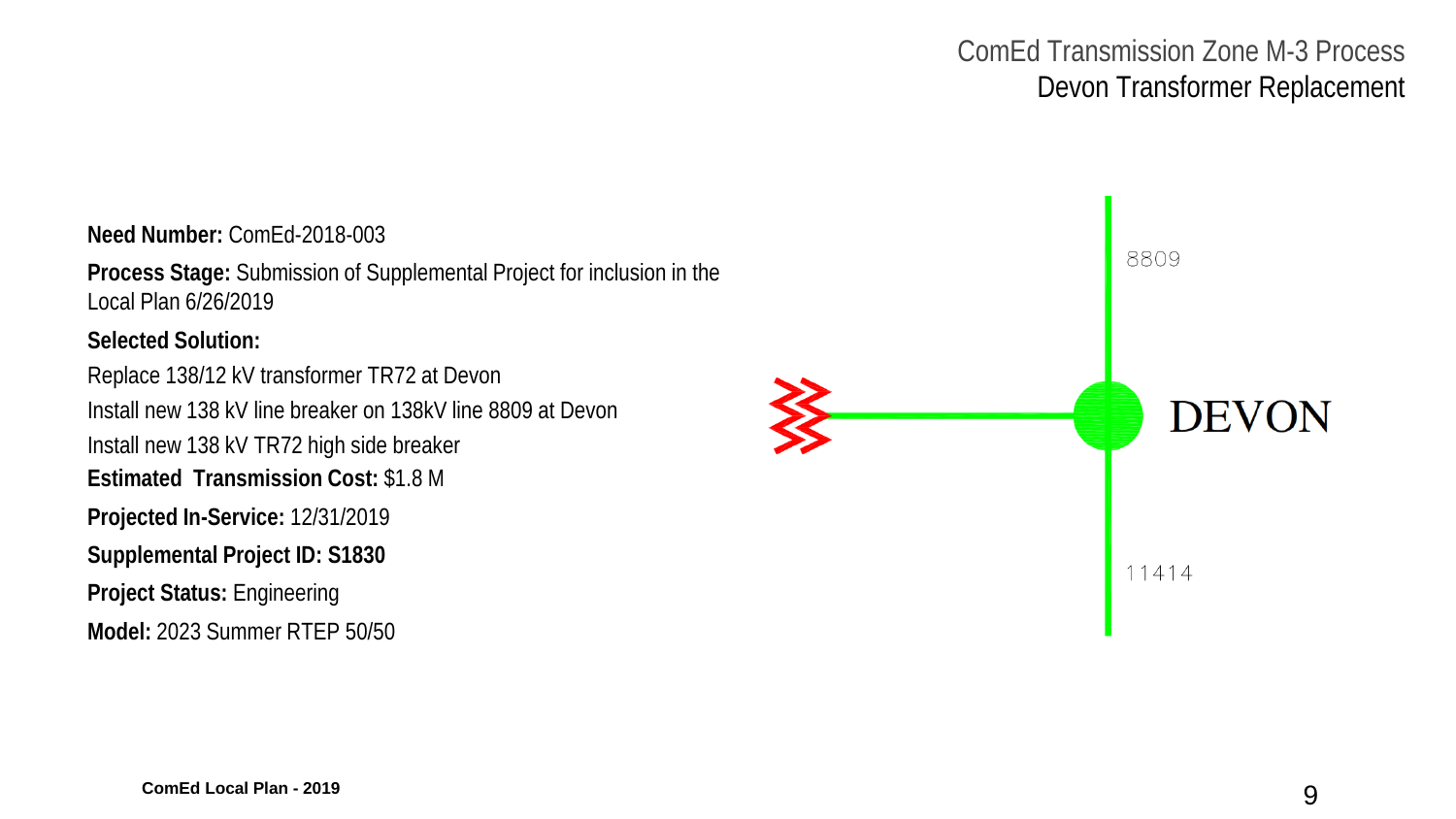# ComEd Transmission Zone M-3 Process Braidwood 345kV Bus Tie 11-14

## **Need Number:** COMED-2019-002

**Process Stage:** Submission of Supplemental Project for inclusion in the Local Plan 9/03/2019

## **Previously Presented:**

Need 3/25/2019

Solution 4/23/2018

# **Supplemental Project Driver:**

• Equipment Material Condition

# **Specific Assumption References:**

- December 5, 2018 ComEd Annual Assumptions
	- Transmission infrastructure replacement (EOL/condition/obsolescence) that are consistent with the efficient asset management decisions

- Station 20 Braidwood 345kV bus tie 11-14
	- Replacement parts are difficult to acquire
	- Bushings are at end of life
	- Manufactured in 1978

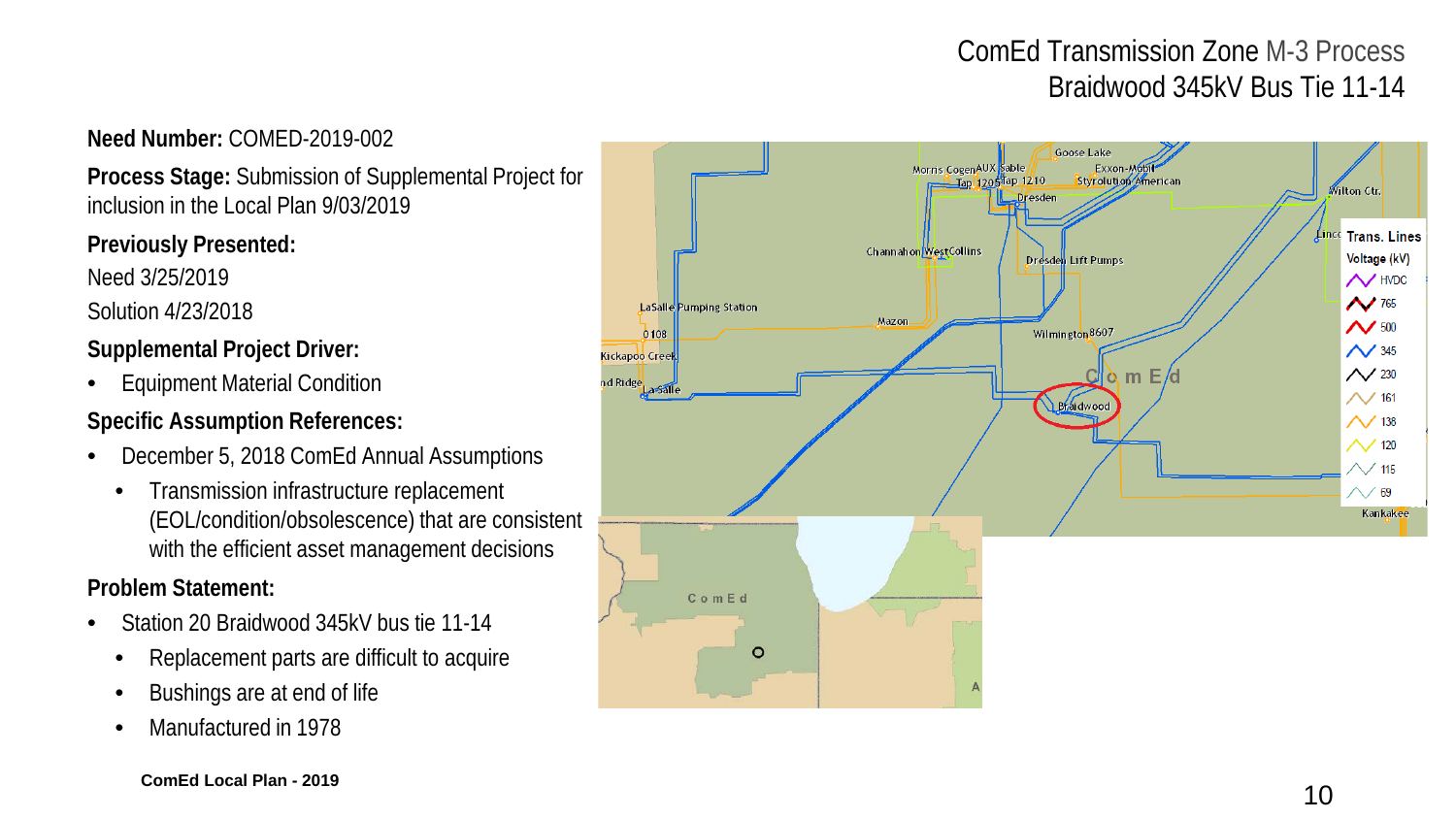# ComEd Transmission Zone M-3 Process Braidwood 345kV Bus Tie 11-14

#### **Need Number:** COMED-2019-002

**Process Stage:** Submission of Supplemental Project for inclusion in the Local Plan 9/03/2019

### **Selected Solution:**

- Replace Station 20 Braidwood 345kV bus tie 11-14 breaker
- **Estimated Cost**: \$2 M

**Projected In-Service:** 

• 6/30/2021

**Supplemental Project ID: S1868 Project Status:** Engineering/Procurement **Model:** 2023 RTEP model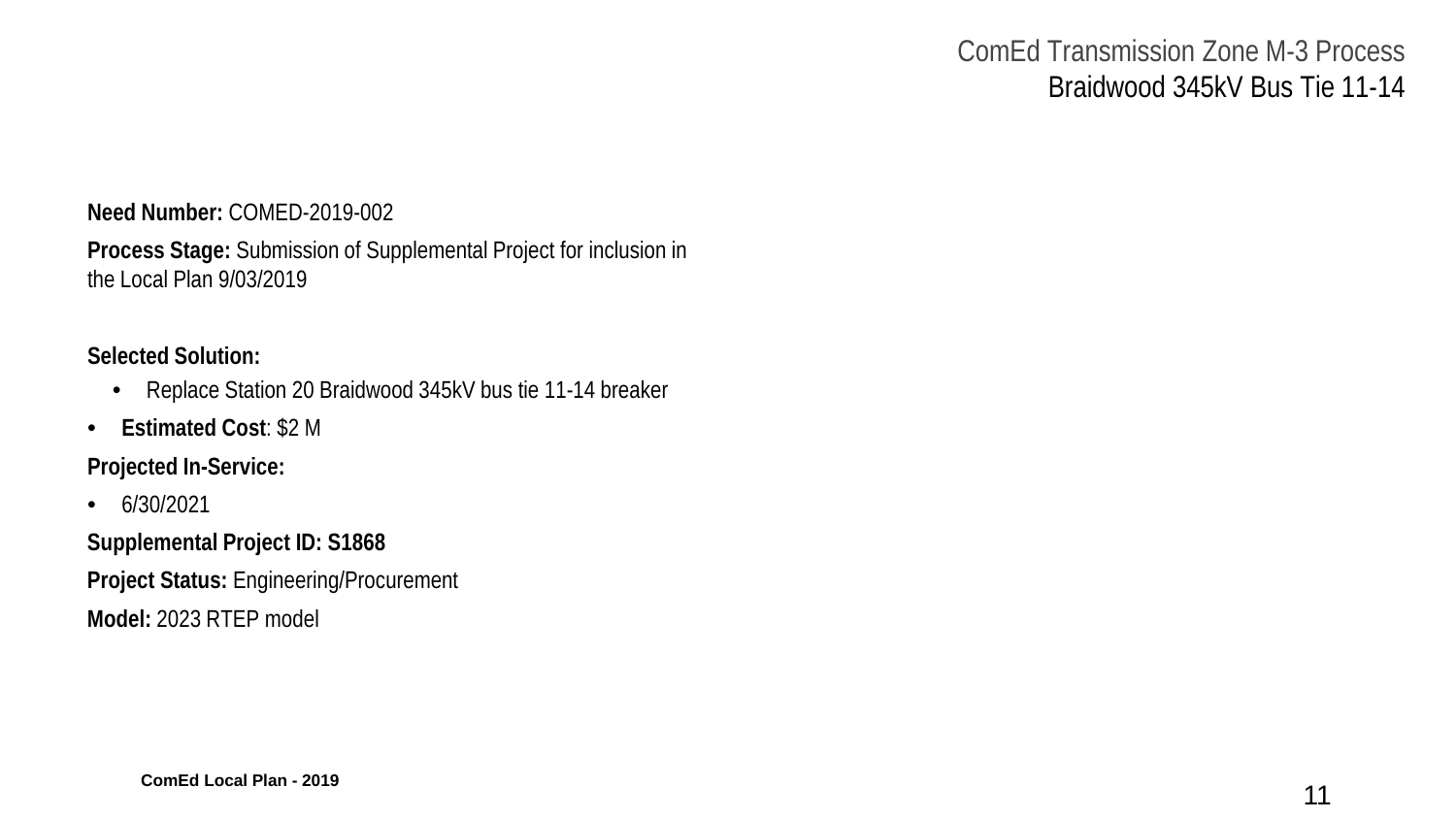# ComEd Transmission Zone M-3 Process Devon Fourth Transformer



• Distribution has asked for an additional 12kV transformer connection at Devon

the Local Plan 9/03/2019

**Previously Presented:**

Need 3/25/2019

Solution 4/23/2018

Customer Service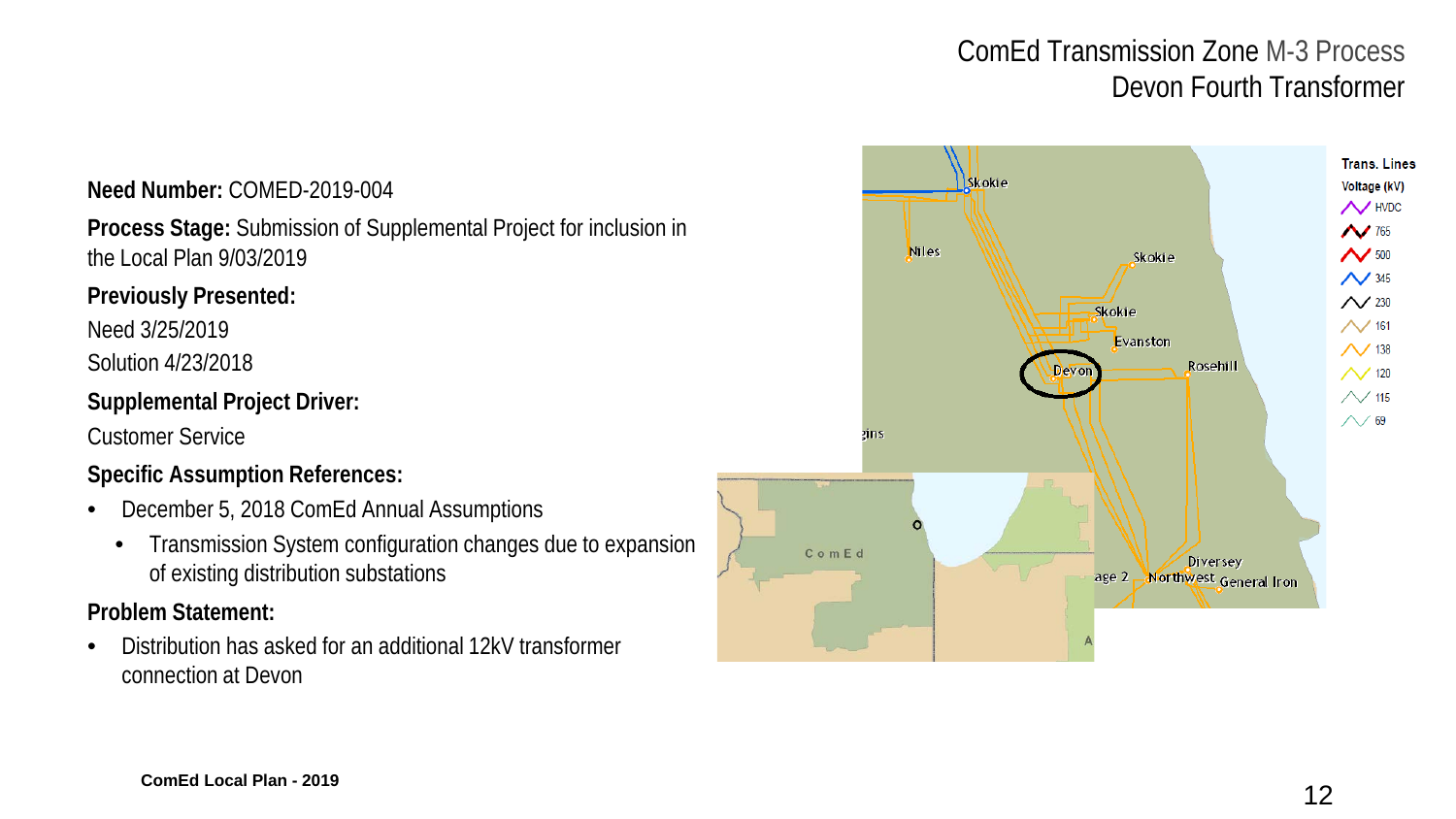# ComEd Transmission Zone M-3 Process Devon Fourth Transformer

#### **Need Number:** COMED-2019-004

**Process Stage:** Submission of Supplemental Project for inclusion in the Local Plan 9/03/2019

**Selected Solution:**

- Install new transformer and install new line breaker on 138kV line 8803 at Devon
- **Estimated Cost**: \$1.8 M

**Projected In-Service:** 

• 12/31/2020

**Supplemental Project ID: S1869 Project Status:** Engineering/Procurement **Model:** 2023 RTEP model

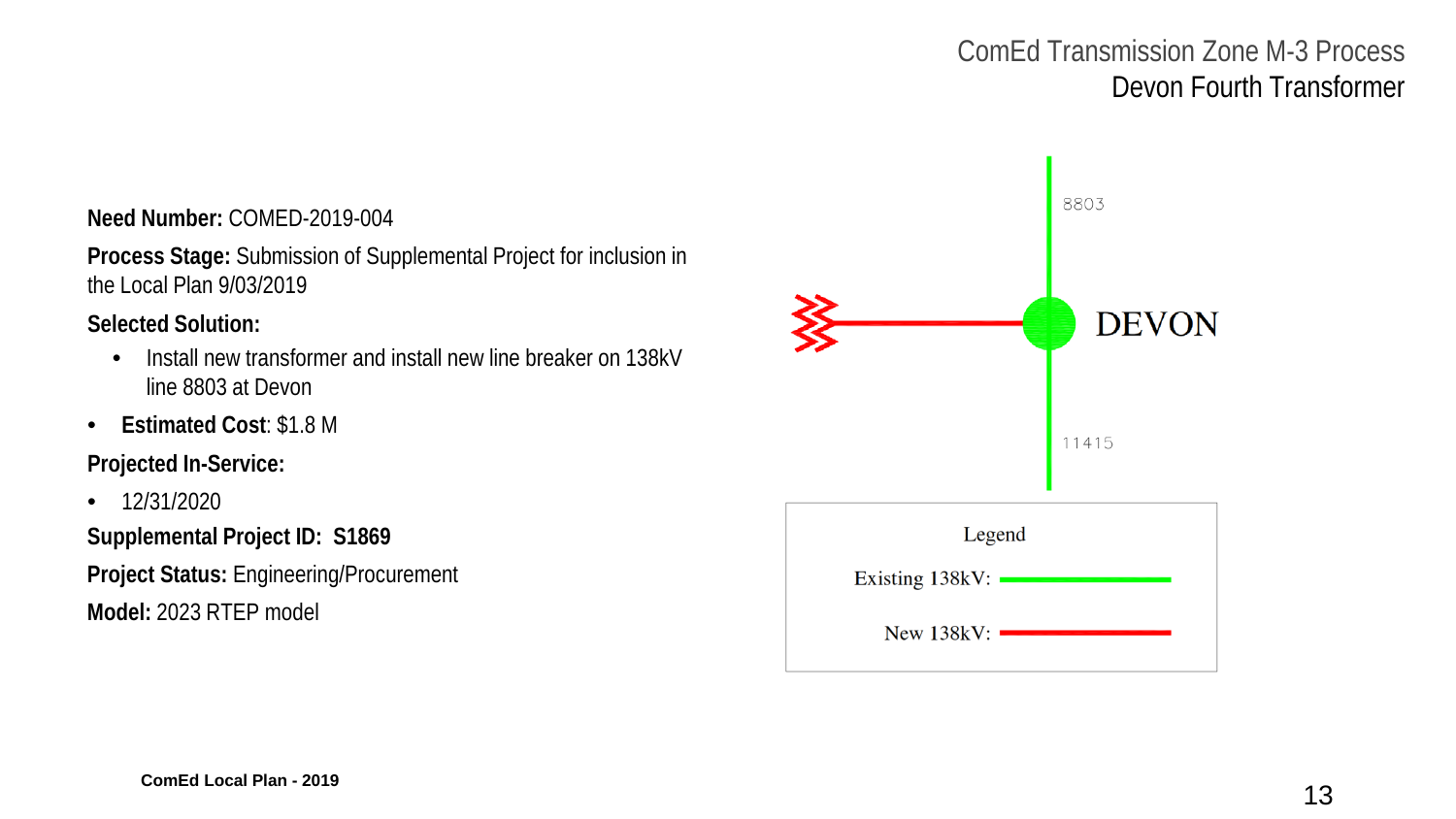# ComEd Transmission Zone M-3 Process Three Terminal line 4605

# **Need Number:** COMED-2019-005

**Process Stage:** Submission of Supplemental Project for inclusion in the Local Plan 9/03/2019

## **Previously Presented:**

Need 3/25/2019

Solution 4/23/2018

## **Supplemental Project Driver:**

Operational Flexibility and Efficiency

# **Specific Assumption References:**

- December 5, 2018 ComEd Annual Assumptions
	- Enhancing system functionality, flexibility, or operability

- 138kV line 4605 is a three-terminal line
	- TSS 46 Des Plaines
	- TSS 198 Des Plaines
	- TDC 207 Tonne (future Elk Grove)
- Elk Grove project b2941 will cut into the line
- The current configuration is very difficult to relay properly due to unequal lengths of the three legs



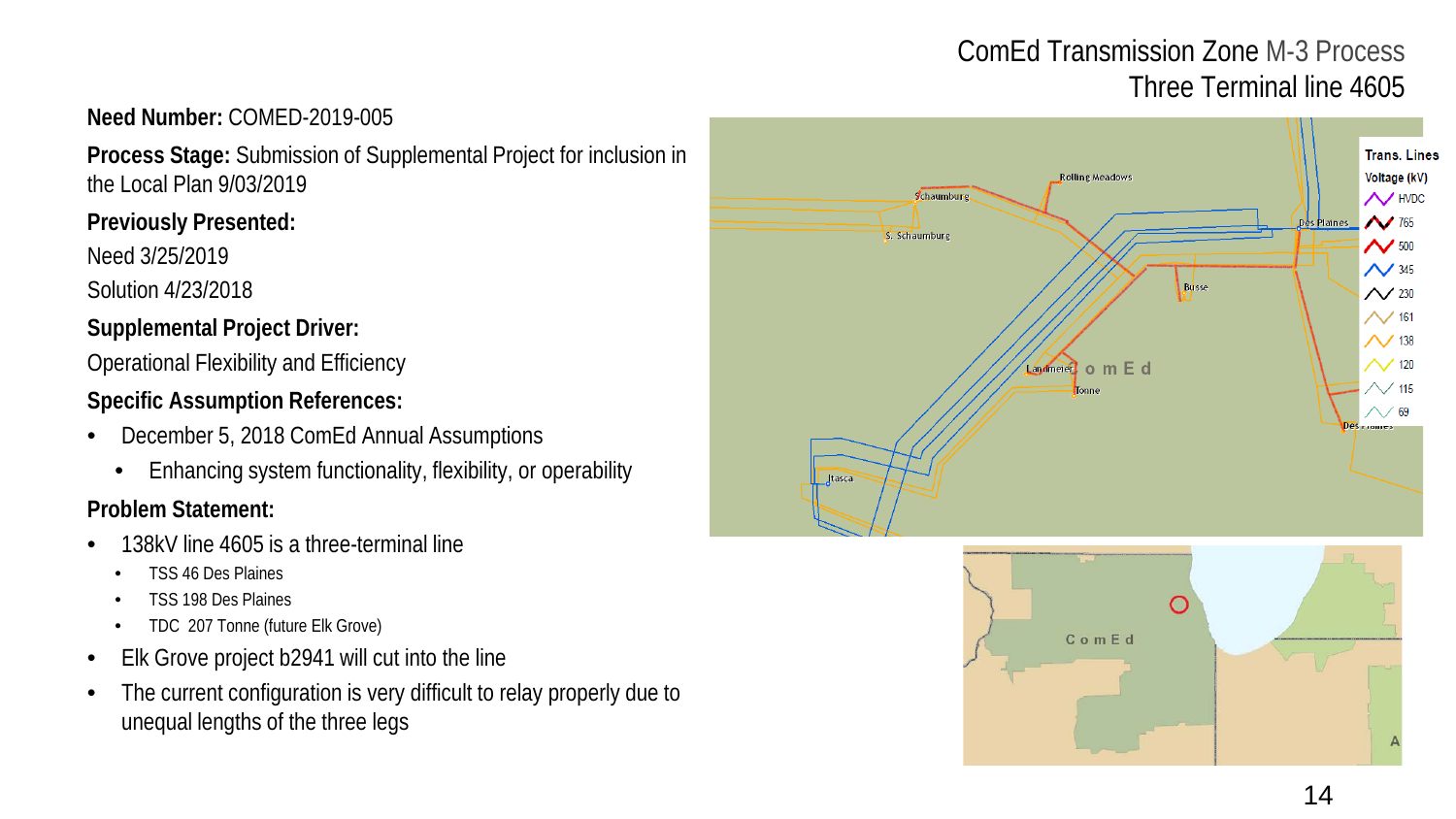# ComEd Transmission Zone M-3 Process Three Terminal line 4605

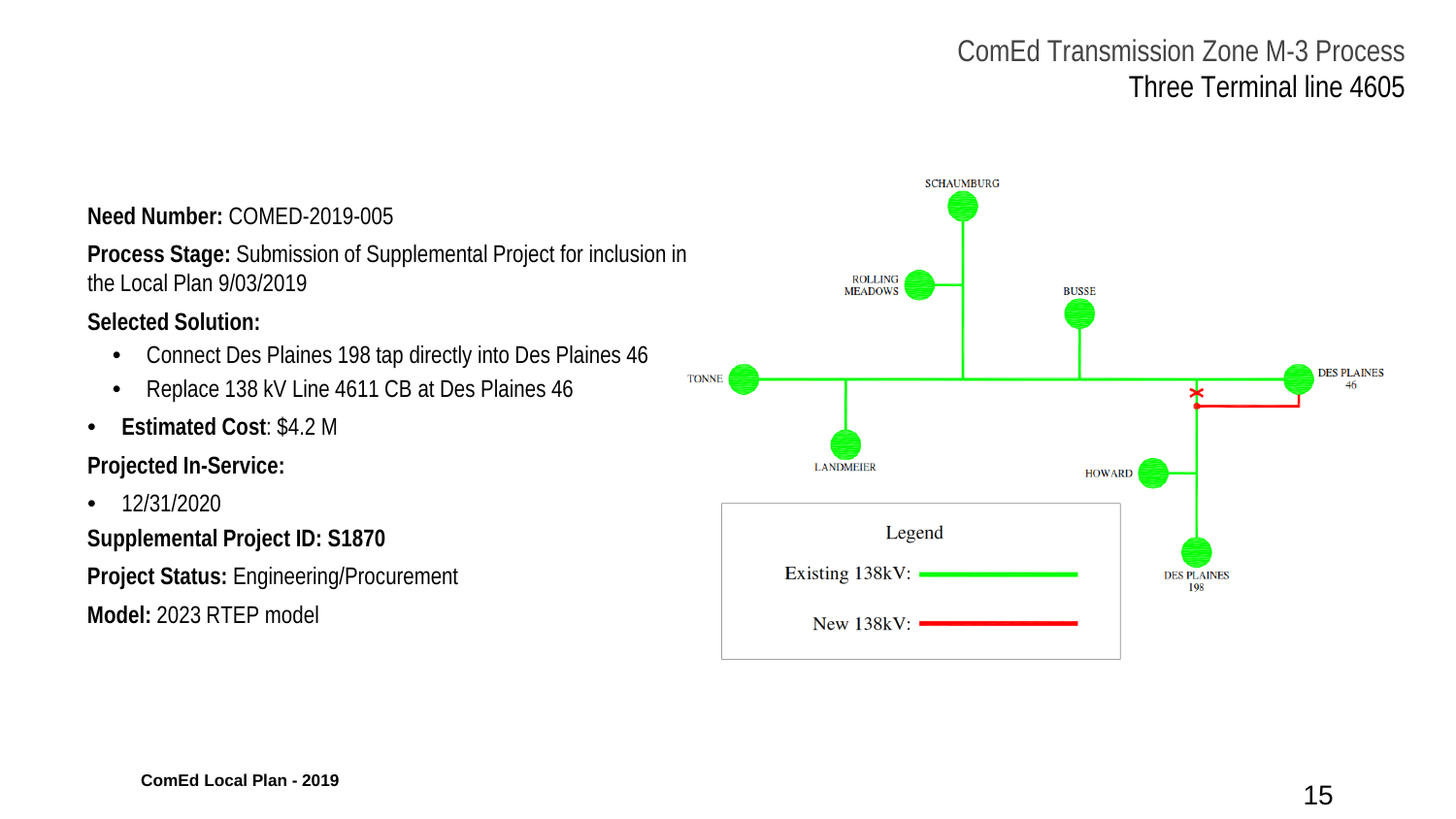# ComEd Transmission Zone: M-3 Process New Customer in Bradley Area



#### **Need Number: COMED-2019-0003**

**Process Stage:** Submission of Supplemental Project for inclusion in the Local Plan 9/16/2019

#### **Previously presented :**

Need 3/25/2019

Solution 7/24/2019

**Project Driver:** Customer Service, Infrastructure Resilience

### **Specific Assumption References:**

- December 5, 2018 ComEd Annual Assumptions
	- New transmission customer interconnection

- New customer has requested new 138 kV service in the Bradley area
	- 11 MW in 2020, up to 45 MW by 2024

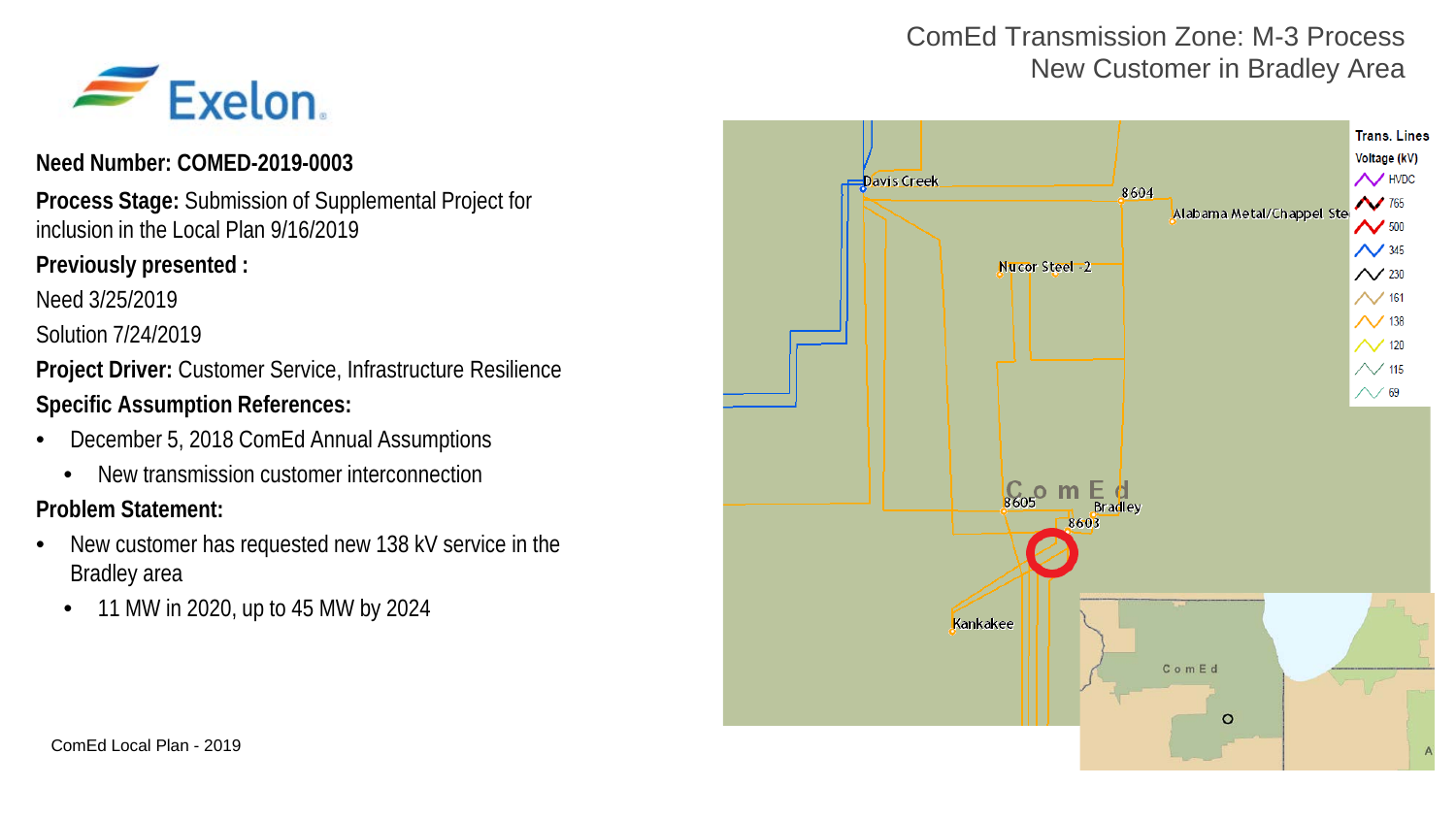

#### **Need Number: COMED-2019-0003**

**Process Stage:** Submission of Supplemental Project for inclusion in the Local Plan 9/16/2019

#### **Selected Solution:**

Cut into existing 138 kV lines 8603 and 8605 Install double ring configuration substation Install two 138-12 kV transformers **Estimated Cost: \$16 M Projected In-Service:** 5/31/2021 **Supplemental Project ID: S1944 Project Status:** Engineering **Model:** PJM 2023 RTEP

## ComEd Transmission Zone: M-3 Process New Customer in Bradley Area